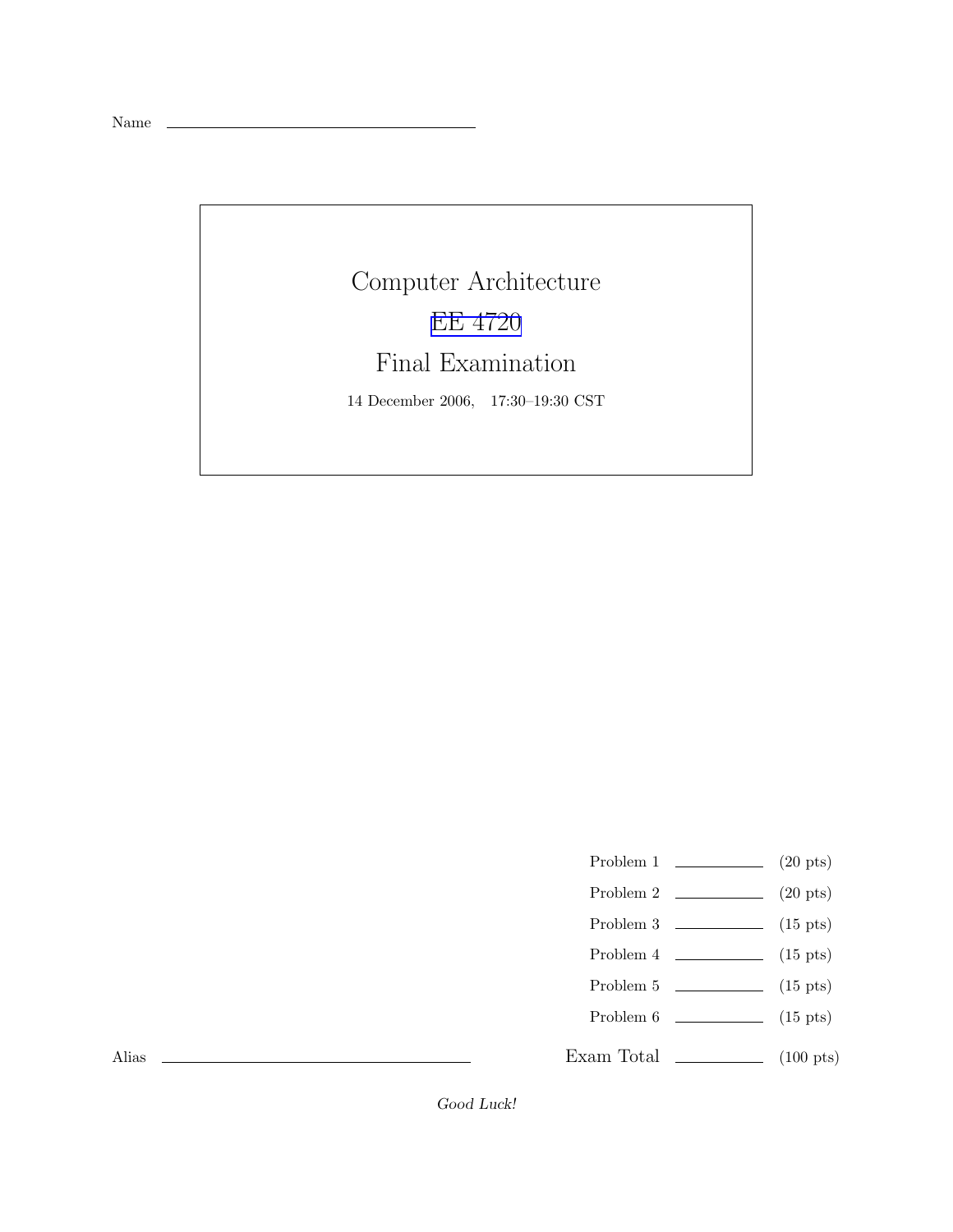Problem 1: In the MIPS implementation on the next page some wires are labeled with cycle numbers and corresponding values. For example,  $|c3:1|$  indicates that at cycle 3 the pointed-to wire will hold a 1. Other wires are labeled just with cycle numbers, indicating that the wire is used at that cycle. If a value on any labeled wire is changed the code would execute incorrectly. The ALU label shows the arithmetic operation performed at the indicated cycle.(20 pts)

- There are no branches or other control-transfer instructions.
- There are no stalls.
- Every instruction writes the floating-point register file.
- Some instruction(s) read the integer register file.
- One instruction has only briefly been covered, make up a reasonable name for it if you don't remember it.

Write a program consistent with these labels.

Some registers can be determined exactly, others must be made up. Use as many different register numbers as possible while still being consistent with the labels.

Fill in the block in the lower-left of the diagram.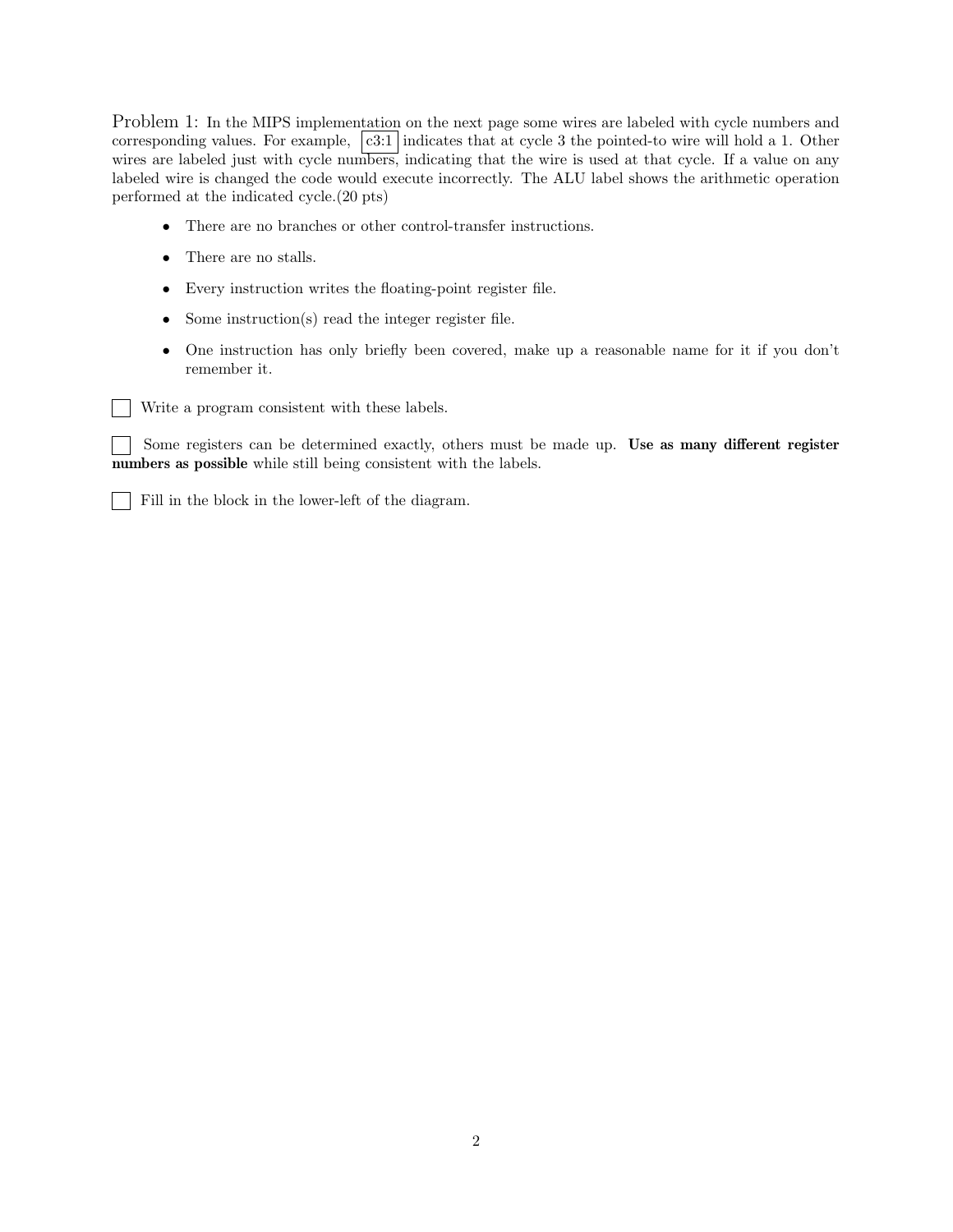Problem 1, continued:

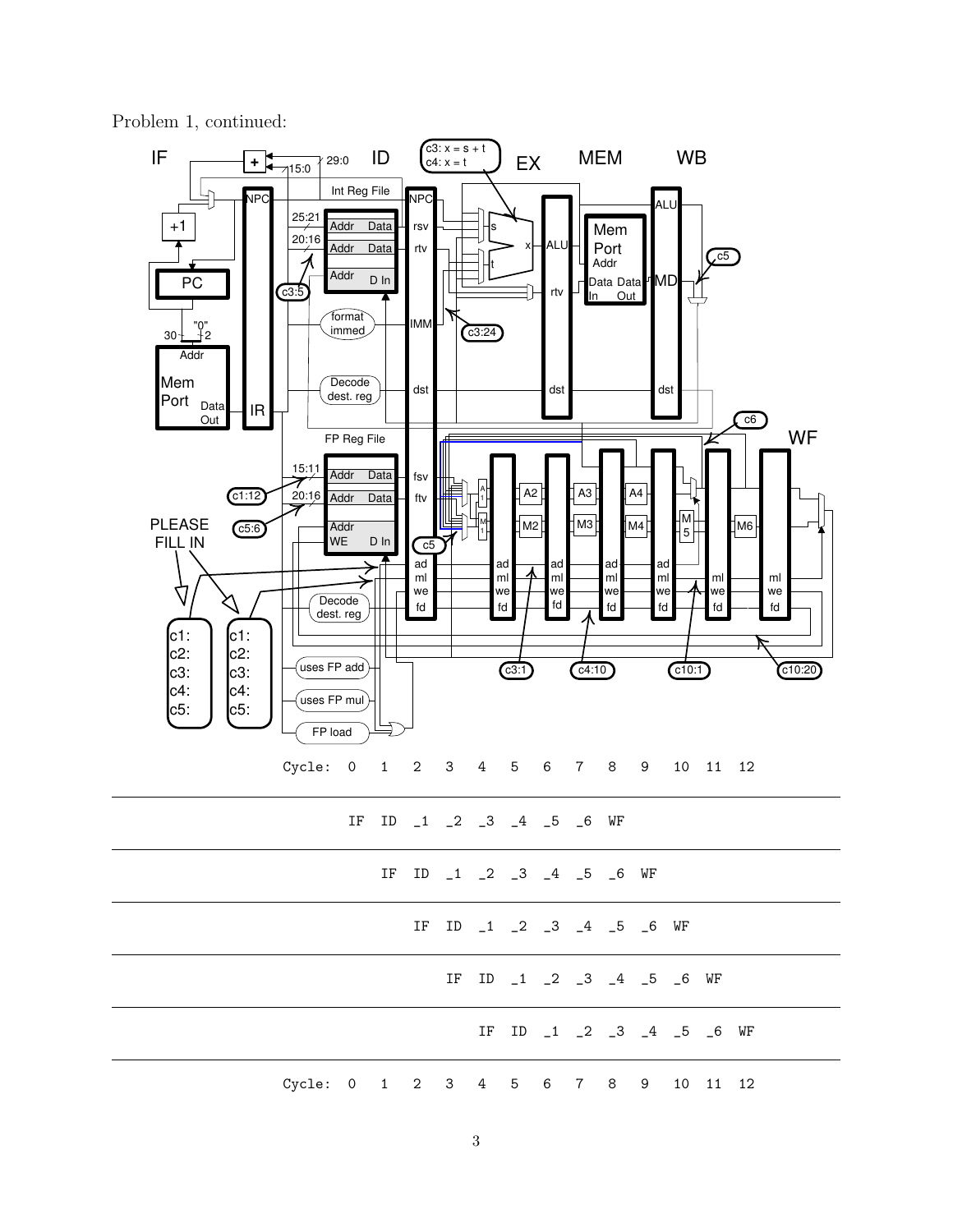Problem 2: The code below runs on three systems which are identical except for the branch predictors. One system uses a bimodal predictor with a 1024-entry BHT, one uses a local history predictor with a 1024-entry BHT and a fiveoutcome history, and one uses Predictor X, illustrated below. (The PHT input is a concatenation of the local history and three branch PC bits.) The code below has two branches, B1 and B2, which execute in a repeating pattern as shown. There are no other branches in the code.(20 pts)



Note: In the original problem the input to Predictor  $X$  used an exclusive or rather than a concatenation. LOOP:

..

```
0x1000: B1: bne r1, r2 SKIP1 NNNTTNNNTTNNNTTNNNTT...
 ..
SKIP1:
 ..
0x1124: B2: bne r3, r4, SKIP2 N N N T T T N N N T T T N N N T T T ...
 ..
SKIP2
..
    j LOOP
```
What is the accuracy of the bimodal predictor on branch B1 after warmup?

Note: In the original exam the questions below asked about B1 rather than B2.

What is the accuracy of the local predictor on branch B2 after warmup? (Do not ignore branch B1 when answering this part.)

What is the minimum local history size for the local predictor to achieve 100% accuracy on branch B2 (without ignoring B1)?

What is the accuracy of Predictor  $X$  on branch B2?

What is the minimum local history size for the Predictor  $X$  to achieve 100% accuracy on branch B2 (without ignoring B1)?

Explain why predictor X has lower or higher accuracy than the local predictor on branch B2.

As indicated above, B1 is at address 0x1000 and B2 is at address 0x1124. How would different branch addresses affect the answers above?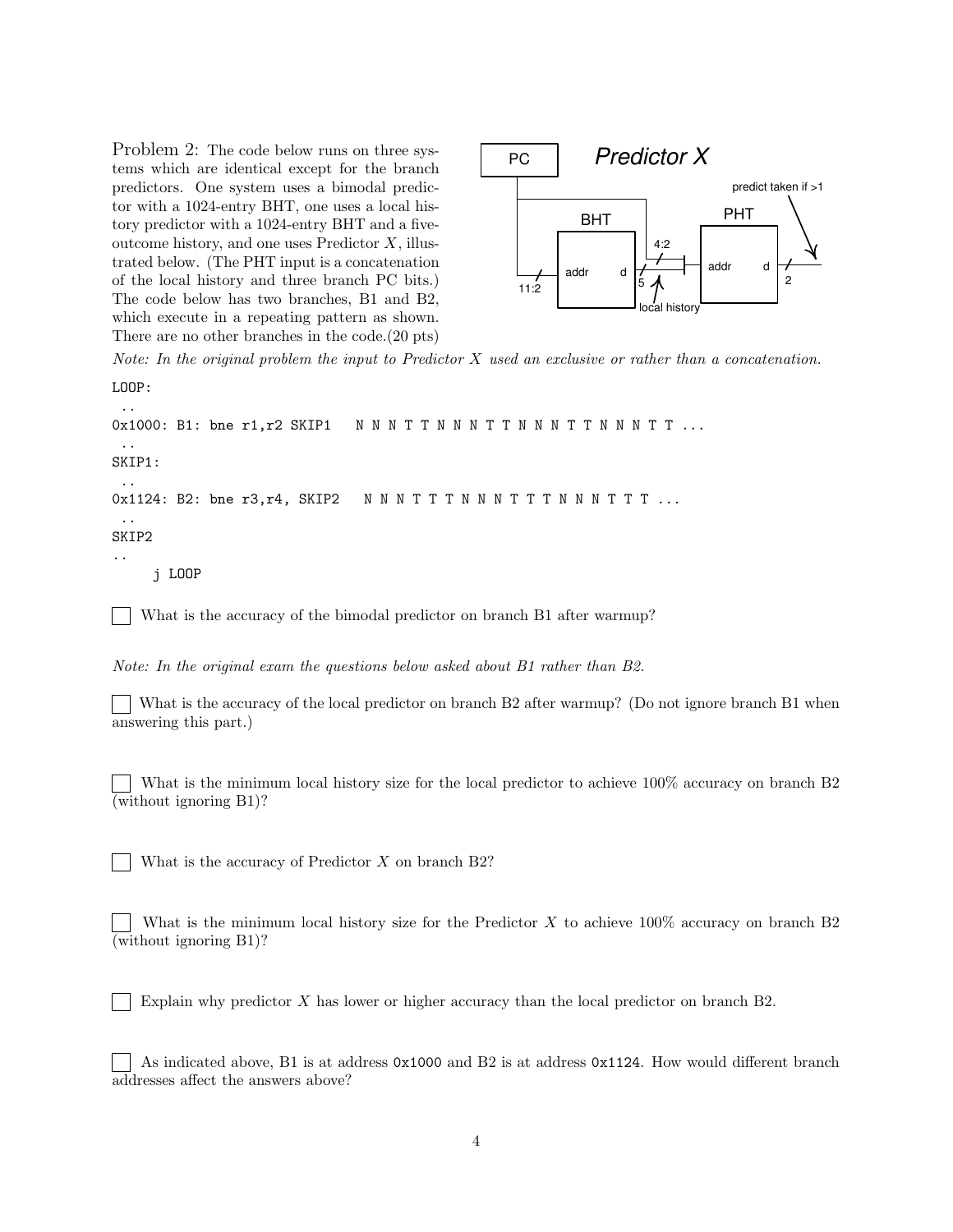Problem 3: Consider the execution of MIPS code below. The code follows a large number of nop instructions. As can be seen the system below is statically scheduled. In the questions below "relatively simple" means simple compared to dynamic scheduling.

(15 pts)

# PC Cycle: 0 1 2 3 4 5 6 7  $0x1ff0:$  lh r1,  $0(r2)$  IF ID EX ME WB  $0x1ff4: lw r4, 8(r2)$  IF ID -> EX ME WB 0x1ff8: addi r6, r6, 1 IF ID -> EX ME WB 0x1ffc: xor r8, r9, r10 IF ID -> EX ME WB 0x2000: sub r11, r8, r13 IF -> ID EX ME WB 0x2004: and r14, r11, r16 IF -> ID -> EX ME WB # PC Cycle: 0 1 2 3 4 5 6 7

What is the minimum fetch/decode width of a system that could produce that execution? (The  $x$  in x-way superscalar)

Why is the fetch/decode width above a minimum and not an exact number?

What caused the and to stall in cycle 4? Could the stall be avoided?

What might have caused lw to stall? Suggest a relatively simple change to the implementation to avoid such stalls.

What might have caused addi and xor to stall? Note: The original question also asked for a "relatively" simple solution."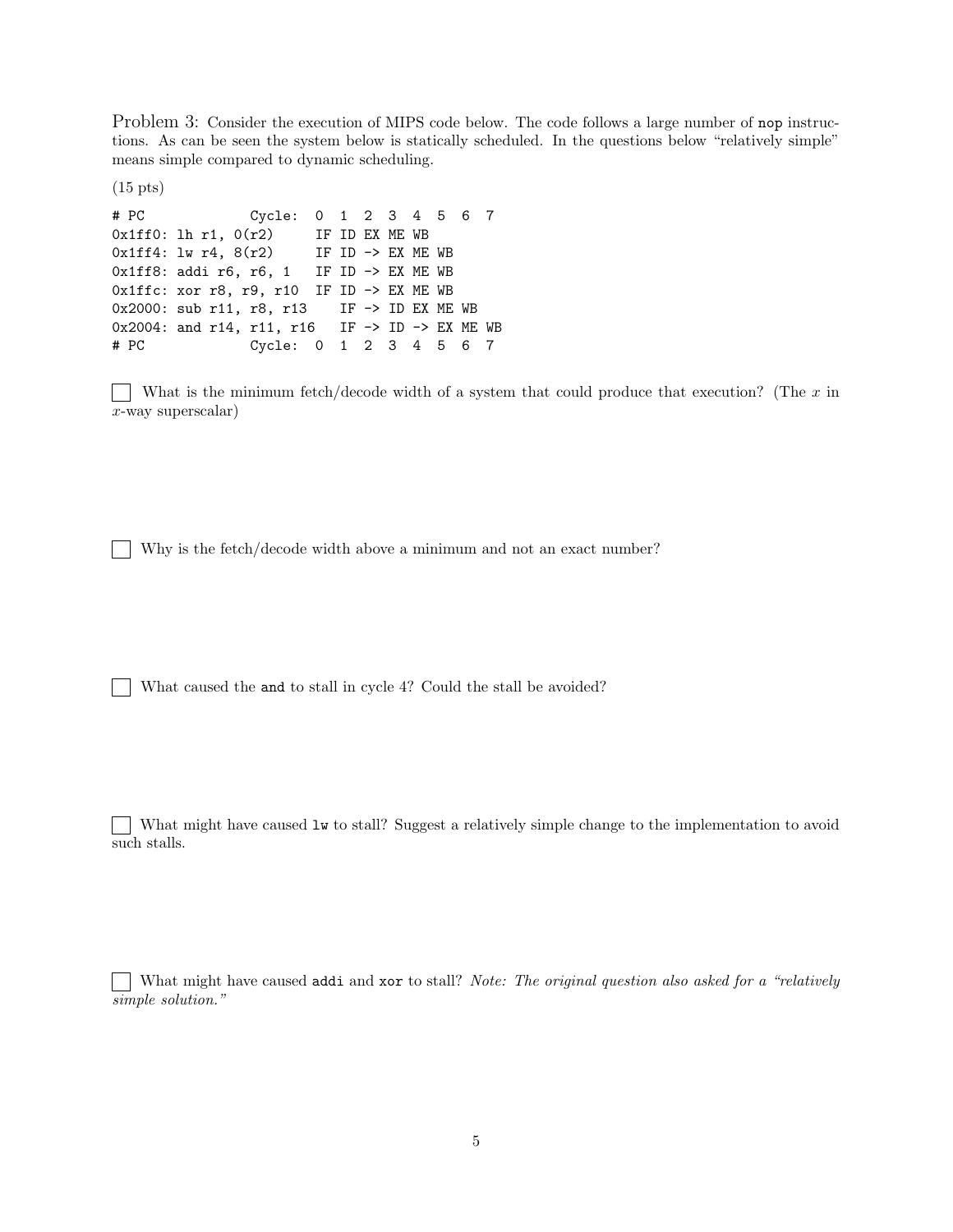Problem 4: Consider the dynamically scheduled implementation below. (15 pts)



(a) Where is the logic for finding the (data) dependencies that requiring bypassing most likely to be?

Indicate on diagram.

(b) Suppose due to a manufacturing error every entry in the ID register map is initialized to 12 after each reset, but the commit register map was properly initialized. Initial register values are not defined, so getting the wrong value for a register that was never written is not a problem here.

Which code fragment below is more likely to encounter a problem? *Hint: It has something to do with* the connection from the ID Register Map to the ROB.

```
# Fragment A
add r1, r2, r3
add r2, r1, r5
add r1, r6, r7
add r2, r8, r9
nop
 ..
# Fragment B
add r0, r2, r3
add r0, r1, r5
nop
 ...
```
Explain what goes wrong.

Suppose millions of these defective implementations have already been manufactured. Suppose when turned on the processor starts executing code at address 0x1000. What code could be put there to fix the problem? (It's not one of the fragments above because one of them only avoids it, later code could still trigger it.) Hint: There's enough room for the answer below.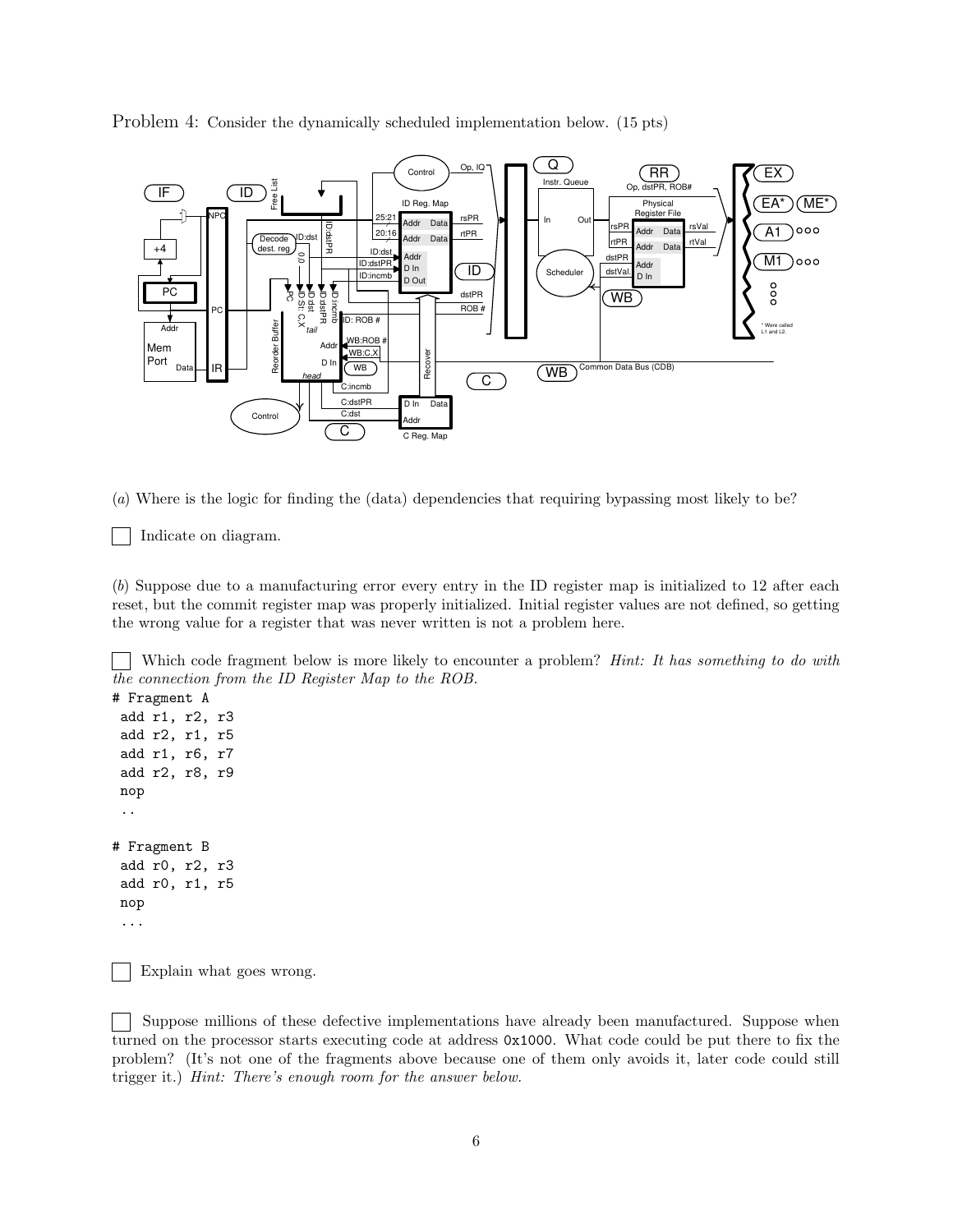Problem 5: The diagram below is for a 64-MiB ( $2^{26}$ -character) set-associative cache on a system with the usual 8-bit characters. (15 pts)

(a) Answer the following, formulæ are fine as long as they consist of grade-time constants.

Fill in the blanks in the diagram.



Show the address bit categorization. Label the sections appropriately. (Alignment, Index, Offset, Tag.)

| - |  |  |
|---|--|--|
|   |  |  |

Associativity:

Memory Needed to Implement (Indicate Unit!!):

Line Size (Indicate Unit!!):

Show the bit categorization for a direct mapped cache with the same capacity and line size.

| Address: |  |  |
|----------|--|--|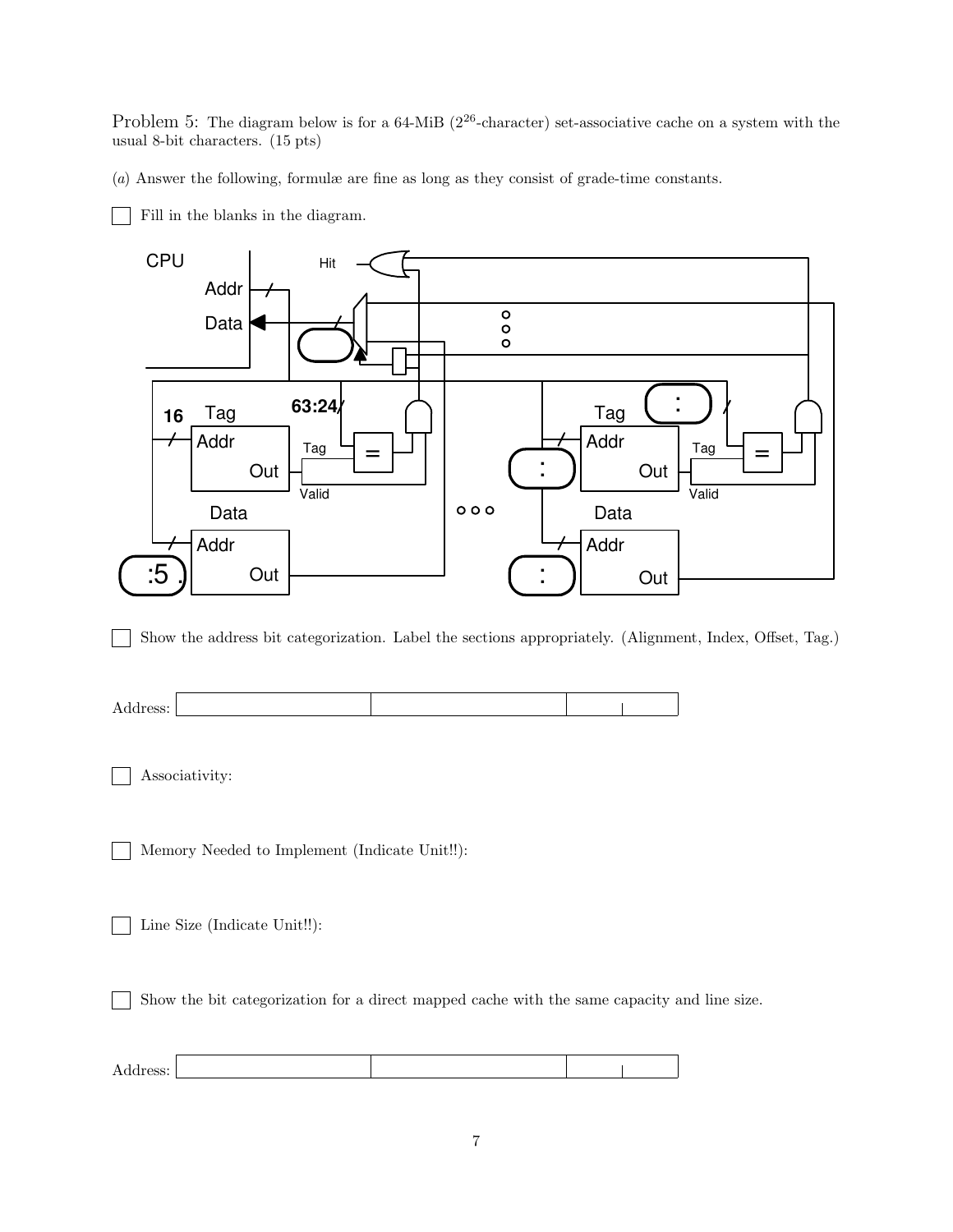Problem 5, continued: For the problems on this page use the cache from the previous page.

(b) The code below runs on the same cache as the first part of this problem. Initially the cache is empty; consider only accesses to the array.

What is the hit ratio running the code below? Explain

```
double sum = 0.0;
char *a = 0x2000000; // sizeof(char) = 1 character.
int i;
int ILIMIT = 1 << 10; // = 2^{10}for(i=0; i<ILIMIT; i++) sum += a[i * 4];
```
(c) The code below also runs in the cache from part a. Find the minimum values of JLIMIT and JSTRIDE that will result in the code below having a 0% hit ratio.

JSTRIDE and JLIMIT

```
double sum = 0.0;
char *a = 0x2000000; // sizeof(char) = 1 character.
int i, j;
int ILIMIT = 1 \le 10;
int JLIMIT = \frac{1}{\sqrt{2}} // FILL IN
int JSTRIDE = // FILL IN
for(i=0; i<ILIMIT; i++)
for(j=0; j<JLIMIT; j++)sum += a[i + j * JSTRIDE];
```